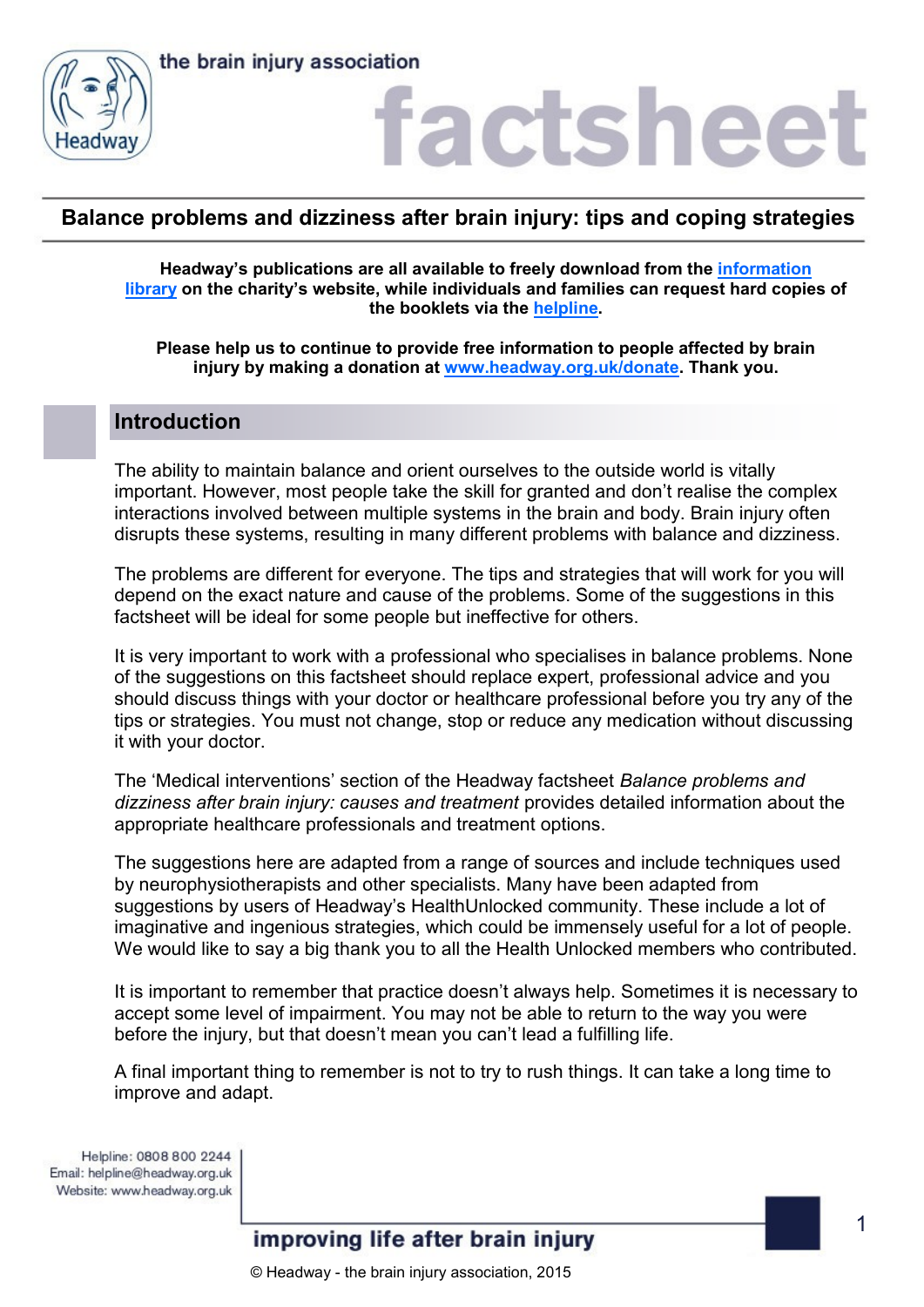



### **General tips**

### **Keep a balance diary**

It is important to learn to recognise the triggers to your dizziness and balance problems, for example, environments such as busy supermarkets or train stations. Once you recognise the triggers you can anticipate them and develop strategies to cope when they occur.

Keeping a balance diary is a good way of recording when and where you experience balance or dizziness problems. You may then identify triggers and patterns and pinpoint activities you have particular problems with. You can also monitor changes in your condition.

A balance diary can be as simple or as detailed as you find useful. You don't have to record everything on a daily basis, but it can be very informative to note down the problems you have and where and when they occur. Think about the triggers that might have led to the problems; for example, whether you were particularly tired or anxious, the environment you were in, and what was happening just before the problem occurred.

Try to keep your diary in the same place so you always know where it is. This is especially important if you have memory problems. It is a good idea to have a diary or notebook of a convenient size to carry around with you, along with a pen or pencil, so you can make notes at any time.

Smartphones can be a very useful and convenient way to keep a diary. You will usually have it on your person and there are lots of note-taking apps you can download and use.

It can be useful to take your diary to medical appointments. The information could be extremely helpful for the medical professionals in putting together treatment plans.

### **Psychological techniques**

Talking therapies, such as counselling and cognitive behavioural therapy, can help you to develop coping strategies and deal with anxiety. They can also help you accept yourself and feel better about your limitations.

Talk to your GP about referral to talking therapies and see the online directories in the 'Useful organisations' section of this factsheet. For further information see the 'Medical interventions' section of the accompanying Headway factsheet *Balance problems and dizziness after brain injury: causes and treatment*.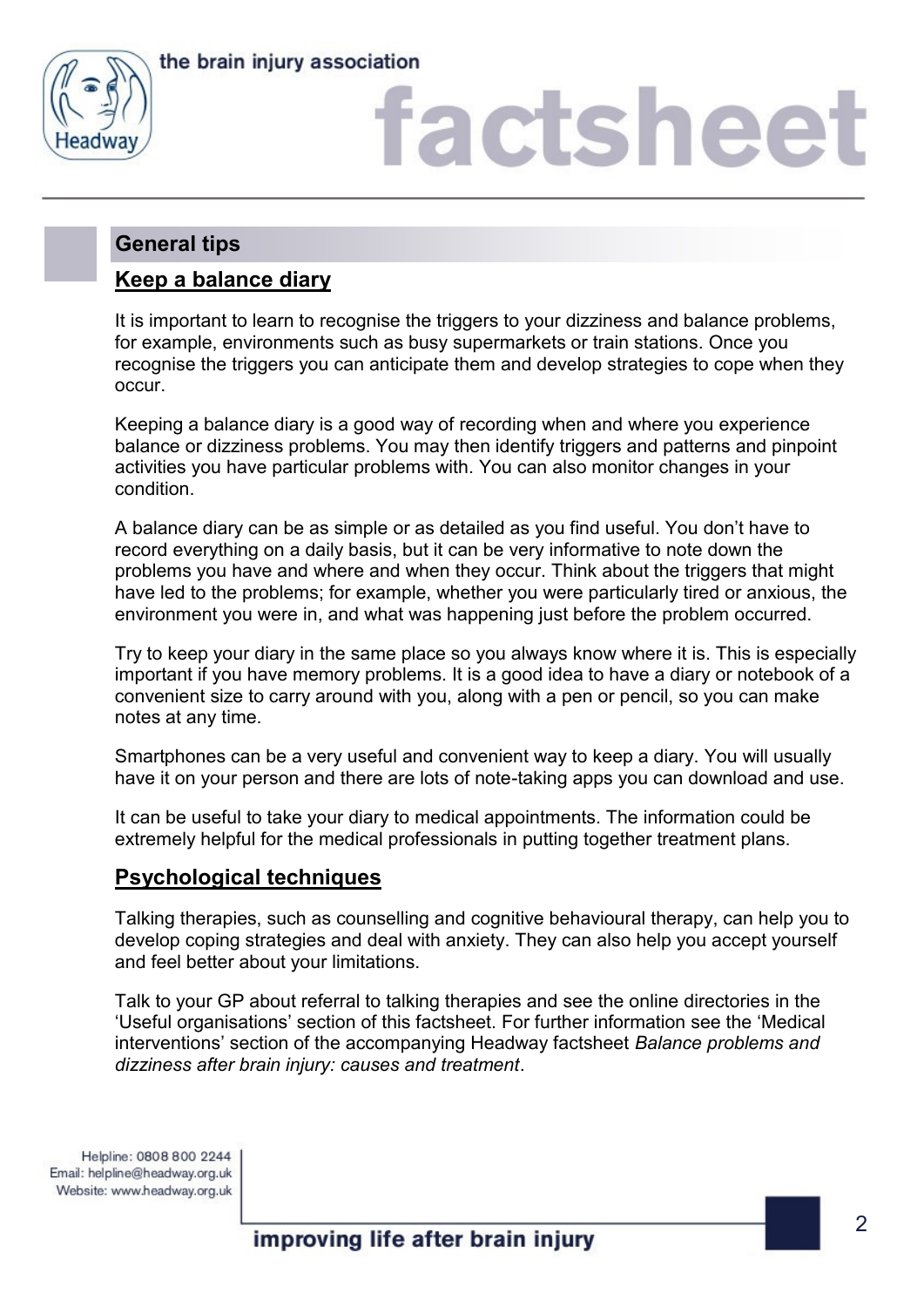



### **Talk to friends and family**

Keeping things bottled up and suffering in silence can be the worst thing you can do. Sharing your feelings can help you get things off your chest and other people can also be an excellent source of helpful tips and advice.

### **Stay active**

It can be very tempting to avoid activities that you have difficulties with, but this can make things worse. You can end up avoiding the leisure activities that you used to find enjoyable and subsequently losing contact with friends.

Also, if your balance problems are caused by damage or imbalance of vestibular organs of the inner ears then inactivity can prevent the vestibular compensation process (see 'Vestibular rehabilitation' section of *Balance problems and dizziness after brain injury: physiology, causes and treatment*).

### **Try one thing at a time**

There are often multiple factors which could have an influence on balance problems. If you change many things at once you won't be sure which ones have made a difference. Therefore, changing one thing at a time can help you to isolate the interventions which are most effective.

### **Exercises**

This section provides some ideas for physical exercises which can help improve balance.

- **Vestibular exercises** (see 'Vestibular rehabilitation' section of the accompanying factsheet *Balance problems and dizziness after brain injury: physiology, causes and treatment*).
- **Build and maintain strength, especially core strength** core strength is very important for balance and can be built up with exercises that target the upper body and abdominal region. Press-ups, sit-ups, pull-ups and weight training are all very effective.
- **Build and maintain flexibility** stretching exercises can help, as can activities such as yoga, Pilates, Tai Chi and ballet. Classes are widely available and you can also buy instructional books and DVDs.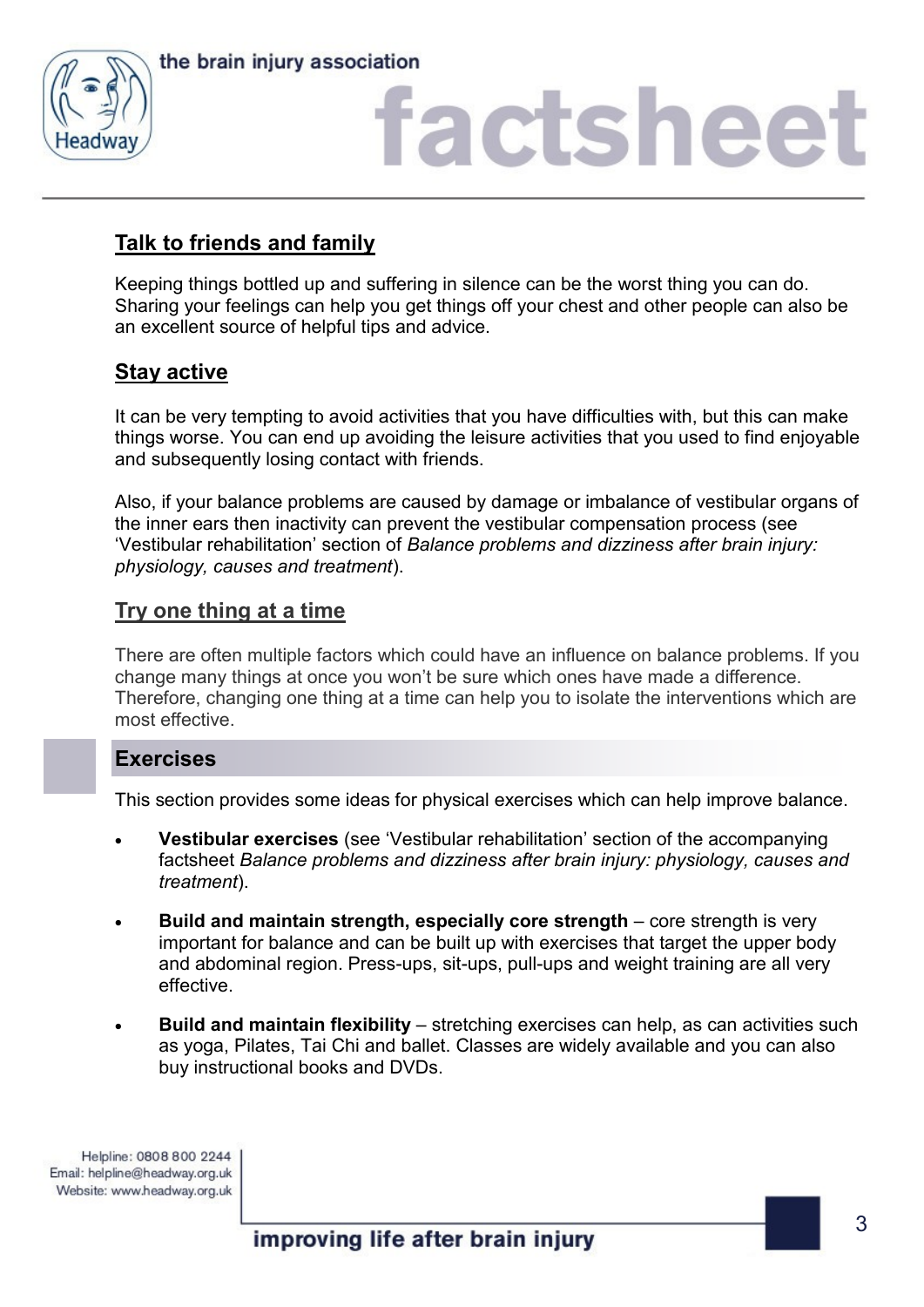

the brain injury association

### actshee

- **Walking** this can be a good introduction back into activity or can be a useful exercise in itself.
- **Gym ball** these are very common in gyms and fairly cheap to buy. There are lots of exercises with gym balls which are excellent for balance and core strength.
- **Balance boards** these are small, round boards with a spherical base which require practice to be able to stand on without the sides touching the ground. They are widely used in sports rehabilitation and are excellent for improving balance.
- **Weight adjustment**  practice shifting your balance over your feet without moving your feet.
- **Standing on one leg** try to steadily increase the time you can do this. Be very careful and make sure you have someone else there and/or something to lean on if you lose your balance.
- **Practise walking on different surfaces** this helps to train the body to adapt to different conditions.
- **Aqua aerobics** the buoyancy of water allows freedom of movement and is also more forgiving on the body than conventional aerobics. It can be very effective for improving balance when done on a regular basis.
- **Swimming** can build all-round strength and fitness, which can help with balance, while also supporting the body.
- **Dancing** this can be a fun way of building fitness, strength and flexibility. There are many different kinds of dance (salsa is one popular example) and classes can be a great way of meeting people. Alternatively, there are dancing computer games or dancing movements that you can do at home.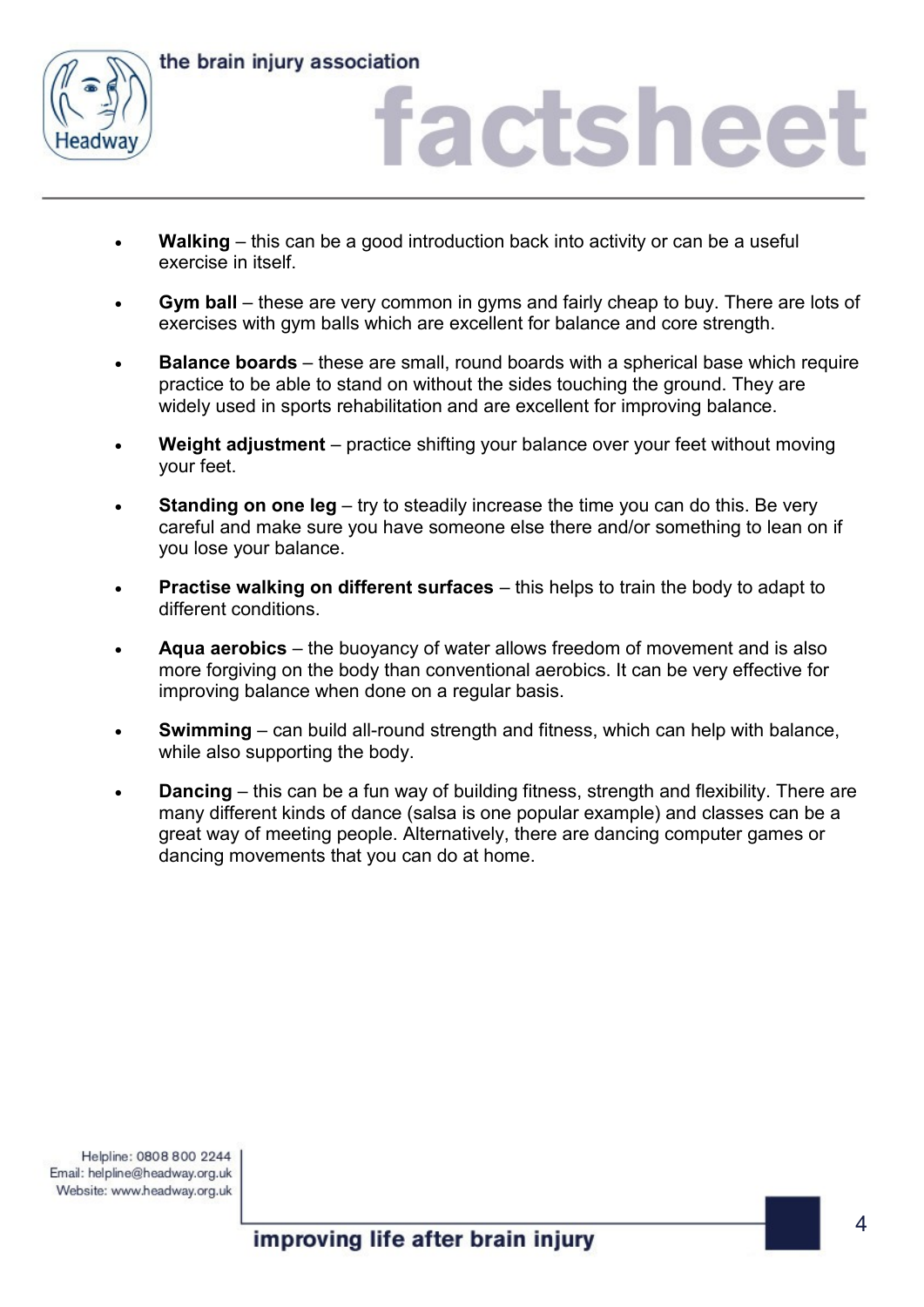



# actshee

### **Training techniques**

As well as strength and fitness exercises, there are a number of training techniques which can help to improve balance.

- Use a guardrail to hold onto while your balance improves.
- Some people need to practise walking on all fours until their balance improves.
- It can be a good idea to wear protective headgear while you are still unsteady. Discuss this with a healthcare professional.
- Practising walking on grass can be very helpful as it is more forgiving if you fall.
- Take any opportunity to practise. Even standing up to do small jobs like brushing your hair, cleaning your teeth or shaving can lead to improvements. You could even try standing on one leg while you perform these tasks.
- It is important to have correct posture, as upright as possible with head and eyes level.
- Practise walking down a chalk line.
- Exercises which involve conflict between the vestibular system and the visual system can be used to train the systems to work together more efficiently. Computer game systems like Nintendo Wii and Xbox Kinect can be very effective training, as can the most up-to-date virtual reality machine Samsung's Oculus Rift.
- Practise walking without a crutch in a safe environment, preferably with someone there to support you if necessary. Try doing this for a little bit further each time.
- Practise movements while leaning on a chair or other solid object.
- Try to make activities fun and enjoyable. That way you will be more likely to stick with them and also the time will be well spent even if your balance doesn't improve.
- Build activities up slowly so as not to dent your confidence by taking on too much too soon.
- Try to vary your activities. If you always practise walking in the same place, try changing your route occasionally. This applies even if you are walking on a lawn or field. Don't just 'plough the same furrow' all the time.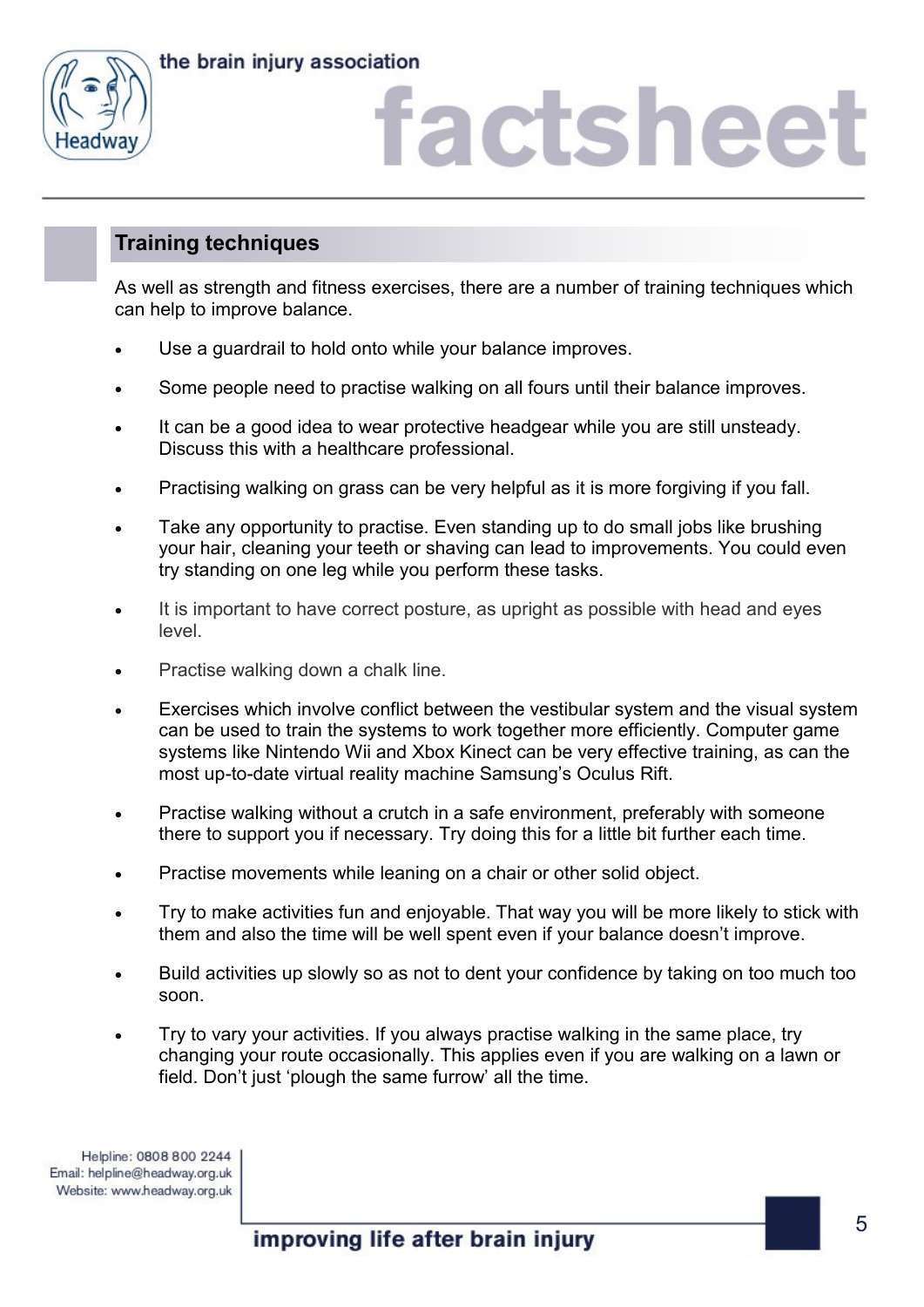



# actshee

### **Compensatory strategies**

Exercises and training techniques sometimes can't help or will require a lot of perseverance before you notice an improvement. Therefore, it is important to learn strategies that allow you to compensate for the problems and live the life you want.

This section provides some suggestions for compensatory strategies.

- If necessary, walk with another person to support you.
- Home adaptations/handles These can help you to hold onto something as you get around the house. An occupational therapist can help with choosing and installing home adaptations.
- Focusing your eyes on upright, solid objects like lampposts can help when walking in the street.
- Using a cane, crutch, or walking frame can be helpful, especially to start off with, as this not only provides support but also feedback as you move forward. It also gives a visual warning to other people.
- Touching objects with your hand as you walk past them can provide feedback, support and a sense of distance.
- Carry a Headway brain injury survivor card to help explain your issues. Some people with balance problems are accused of being drunk, so showing people the card can help them to understand the real problem.
- It might help to wear good quality footwear with soles that allow the feet to feel the ground, thereby providing feedback as you walk.
- Try to stay in reach of something to lean on.
- Try to avoid uneven floors. (Although it is recommended to try practising on different surfaces. Try to practise in controlled conditions and with someone to help you).
- Avoid sudden head movements and swivelling your eyes.
- Use slow, gradual movements when turning round or turning over.
- Learn how to fall safely. Discuss this with a healthcare worker such as a physiotherapist.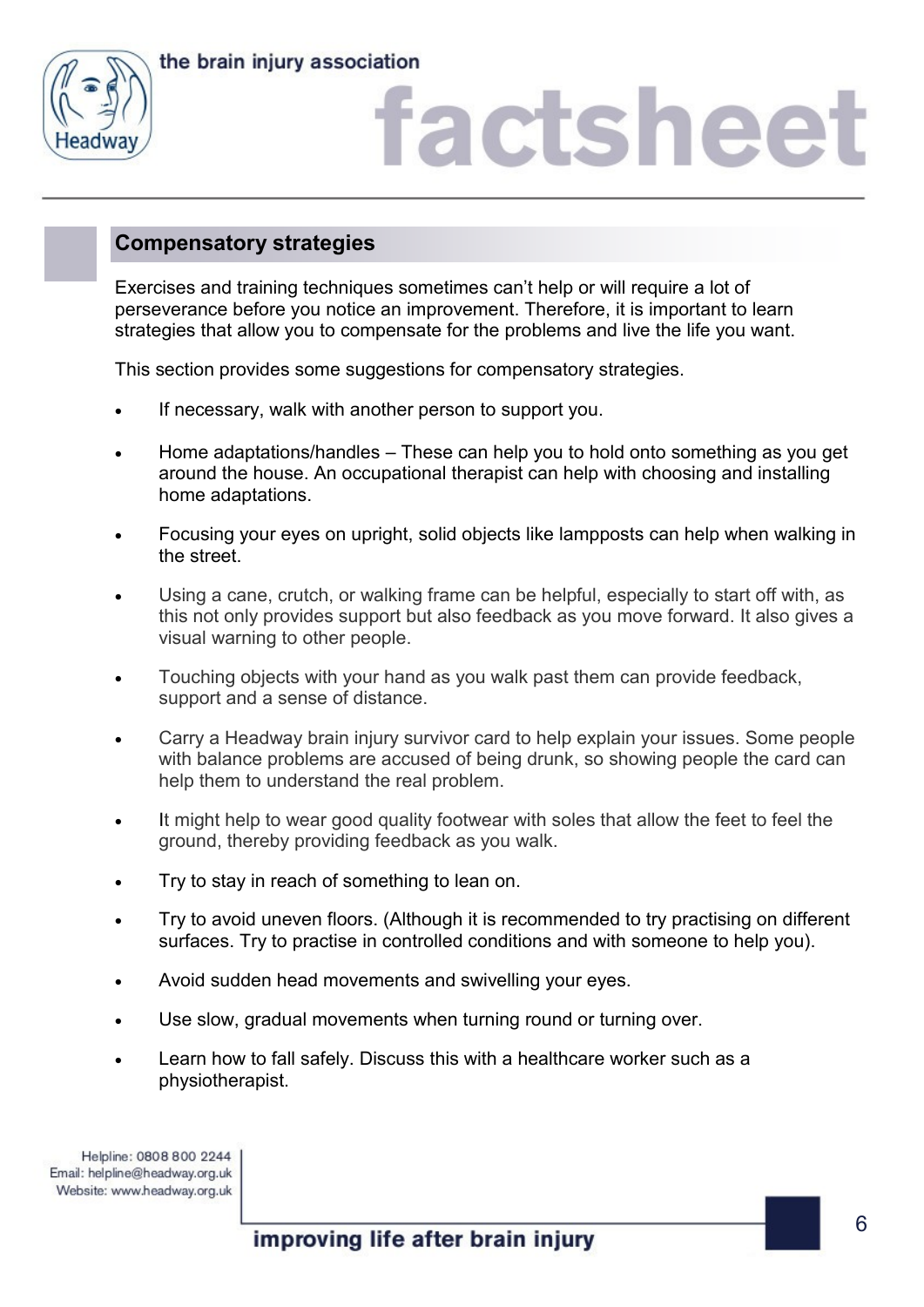



### **Compensating for problems with darkness**

Balance problems can be made worse in dark conditions. This is because visual cues are very important for balance.

If you have particular difficulties in the dark then the following suggestions might help.

- Keep lights and lamps readily available all over the house. Directional lights can be very useful as they can be aimed in the direction you need.
- Put glow-in-the-dark stickers on light switches and door handles so you can always locate them in the dark.
- Make sure you have help in dark places such as cinemas.
- Carry a small pocket flashlight. Alternatively, you can download a torch app for your smartphone.

### **Conclusion**

Balance and dizziness problems are common after brain injury and manifest themselves in a wide variety of ways. There is no easy way of dealing with the problems but there are treatments and strategies that can help. The most important thing initially is to seek assessment and treatment from a specialist with experience in vestibular problems, such as a neurophysiotherapist.

It is also very important to try to get out and participate in activities, even if only in a limited way. Staying active can help with the process of recovery and also boost self-esteem.

There are lots of activities which can help to improve balance and reduce dizziness. Hopefully the suggestions in this factsheet will provide interesting and stimulating ways to do this. You may also find new ways for yourself. Be imaginative and think about what works for you.

It can also help to have some understanding of the how the human balance systems work and what can go wrong. The Headway factsheet *Balance problems and dizziness after brain injury: causes and treatment* provides introductory scientific information on the subject that you might find useful.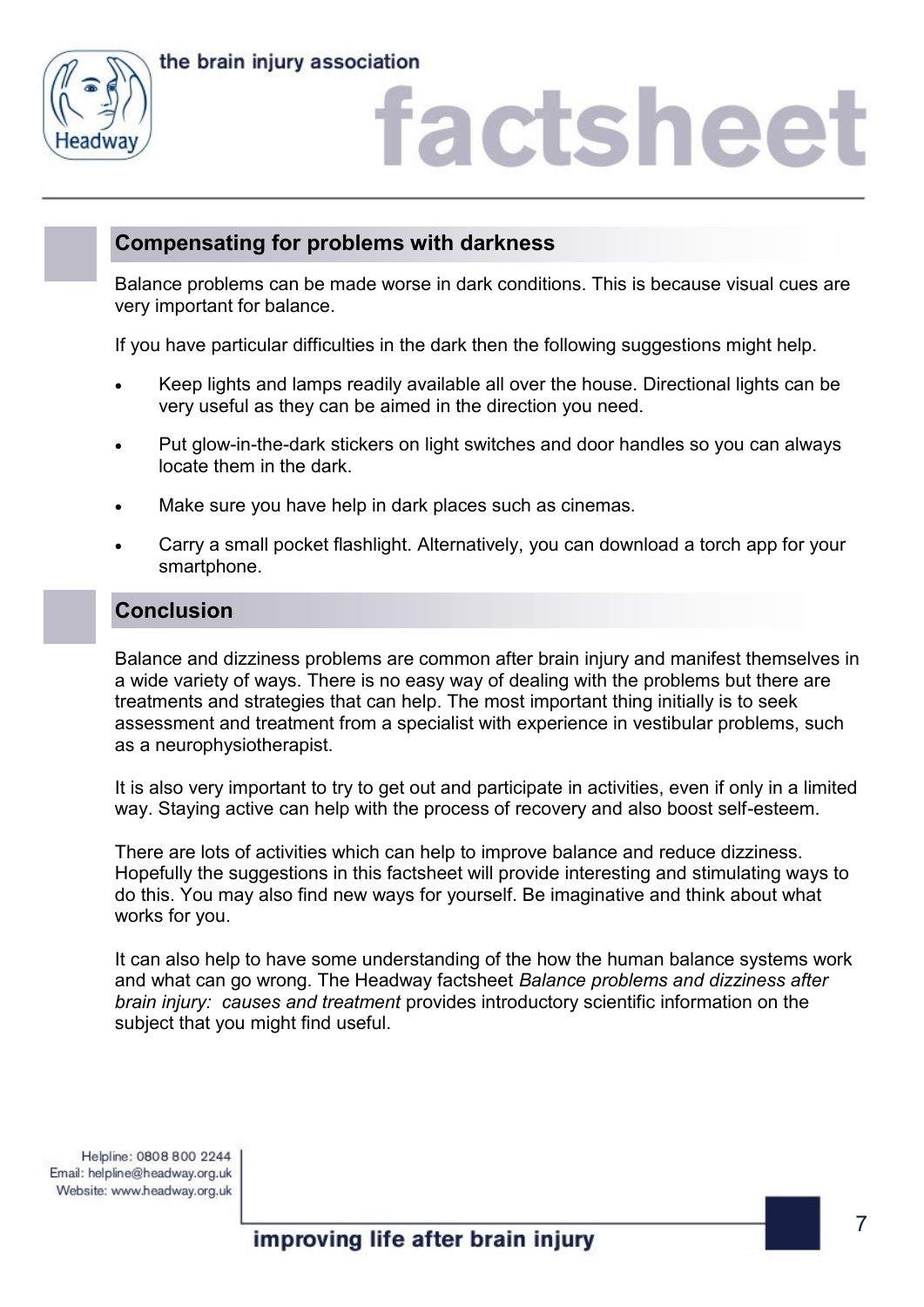

the brain injury association

### factsheet

Headway's groups and branches provide excellent help and support and can be a great way of meeting new people and staying active. For information about your local services, visit [www.headway.org.uk/in-your-area.aspx.](http://www.headway.org.uk/in-your-area.aspx)

If you'd like to discuss any of the issues raised in this factsheet, or anything else related to brain injury, please contact Headway's nurse-led helpline service. The helpline is staffed from 9am-5pm on weekdays and you can call free on 0808 800 2244, or email [helpline@headway.org.uk.](mailto:helpline@headway.org.uk) 

### **Further reading**

*Balance problems and dizziness after brain injury: causes and treatment.* Headway factsheet – [www.headway.org.uk/factsheets.aspx](http://www.headway.org.uk/factsheets.aspx)

*Dizziness and balance problems*. Brain and Spine Foundation [www.brainandspine.org.uk/dizziness-and-balance-problems](http://www.brainandspine.org.uk/dizziness-and-balance-problems)

*Vestibular rehabilitation exercises*. Brain and Spine Foundation [www.brainandspine.org.uk/vestibular-rehabilitation-exercises](http://www.brainandspine.org.uk/vestibular-rehabilitation-exercises)

### **Useful organisations**

The Brain and Spine Foundation Tel: 0808 808 1000 Web[:www.brainandspine.org.uk](http://www.brainandspine.org.uk)

British Association for Behavioural and Cognitive Psychotherapies (BABCP) (Featuring a directory of cognitive behavioural therapists) Web: [www.babcp.com](http://www.babcp.com)

British Association for Counselling and Psychotherapy (BACP) (Featuring a directory of counsellors and psychotherapists) Web: [www.bacp.co.uk](http://www.bacp.co.uk)

British Psychological Society (BPS) (Featuring a directory of chartered psychologists) Web: [www.bps.org.uk](http://www.bps.org.uk)

Chartered Society of Physiotherapy (Featuring a directory of physiotherapists) Web: [www.csp.org.uk](http://www.csp.org.uk)

Helpline: 0808 800 2244 Email: helpline@headway.org.uk Website: www.headway.org.uk

improving life after brain injury